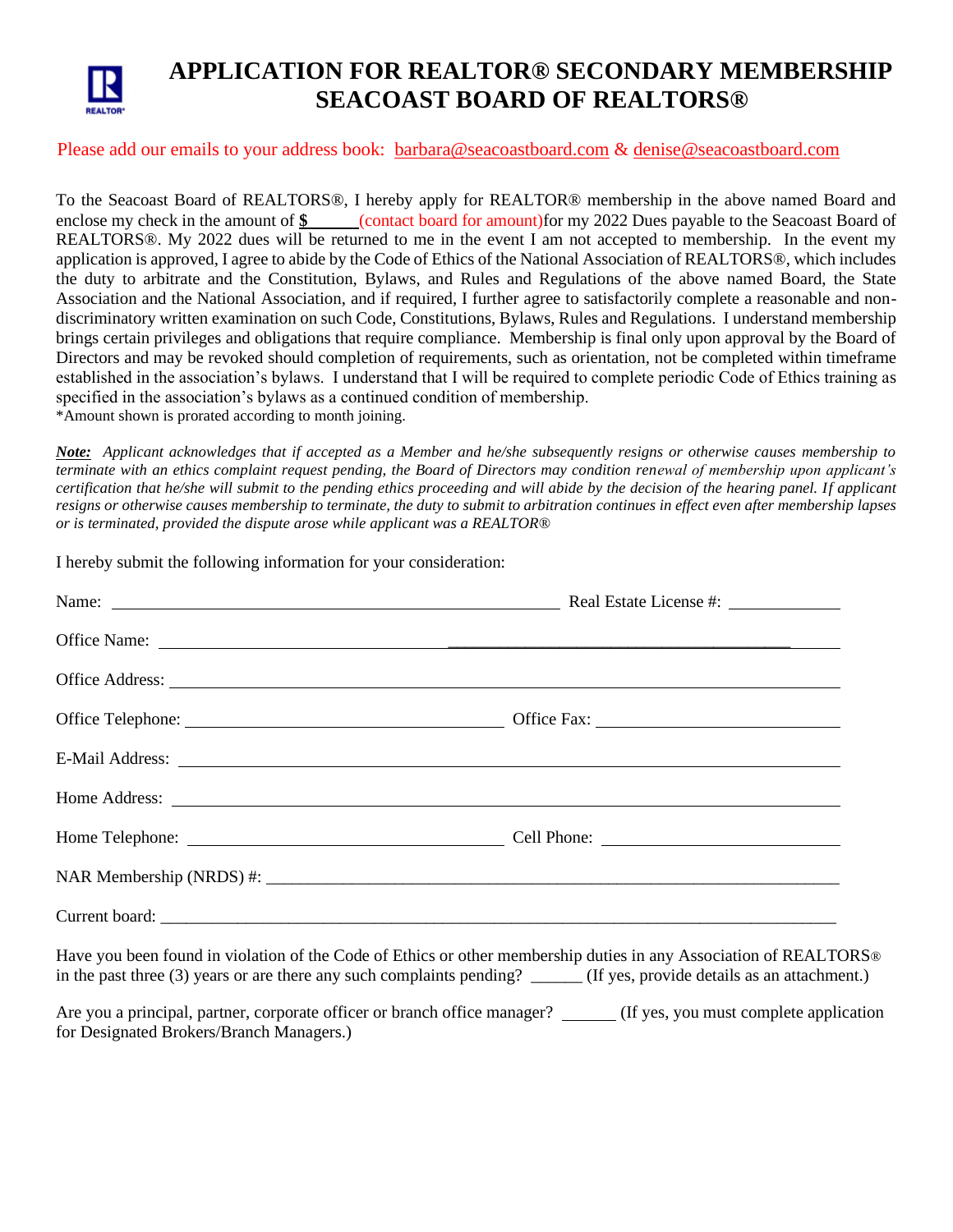I hereby certify that the foregoing information furnished by me is true and correct, and I agree that failure to provide complete and accurate information as requested, or any misstatements of fact, shall be grounds for revocation of my membership if granted. I further agree that, if accepted for membership in the Board, I shall pay the fees and dues as from time to time established. Note: Payments to the Seacoast Board of REALTORS® are not deductible as a charitable contribution. Such payments may, however, be deductible as an ordinary and necessary business expense. No refunds.

By signing below I consent that the REALTOR Associates (local, state, national) and their subsidiaries, if any (e.g., MLS, Foundation) may contact me at the specified address, telephone numbers, fax numbers, email address or other means of communication available. This consent applies to changes in contact information that may be provided by me to the Association(s) in the future. This consent recognizes that certain state and federal laws may place limits on communications that I am waiving to receive all communications as part of my membership.

*Agent Profile Previous Work Experience*

- *□ Accounting*
- *□ Marketing*
- *□ Public Relations*
- *□ Graphic Design*
- *□ Event Planning*
- *□ Community Service*
- *□ Other \_\_\_\_\_\_\_\_\_\_\_\_\_\_\_\_\_\_\_\_\_*

*May we contact you for projects where your background and skills would be beneficial? Yes No*

Dated: Signed: Signed:

Please include the following with your application:

- A copy of your Real Estate license
- A copy of your Affidavit of your most recent Code of Ethics

Please check one:

□ YES, I do wish to receive Broker Open House broadcast emails

NO, I do not wish to receive Broker Open House broadcast emails

Please charge my credit card:  $\qquad$  \$

 $Card \#$ 

Expiration date: \_\_\_\_\_/\_\_\_\_\_\_\_\_\_\_ Security Code: \_\_\_\_\_\_\_\_\_\_\_\_\_\_\_\_\_\_\_\_\_\_\_\_\_\_\_\_\_\_\_

Signature: \_\_\_\_\_\_\_\_\_\_\_\_\_\_\_\_\_\_\_\_\_\_\_\_\_\_\_\_\_\_\_\_\_\_\_\_\_\_\_\_\_\_\_\_\_\_\_\_\_\_\_\_\_\_\_\_\_\_\_\_\_\_\_\_\_\_\_\_\_\_

*Please notify the Seacoast Board of any demographic changes, (address, email, agency, etc.)*

**Seacoast Board of Realtors, 210 Commerce Way, Ste. 200, Portsmouth, NH 03801**